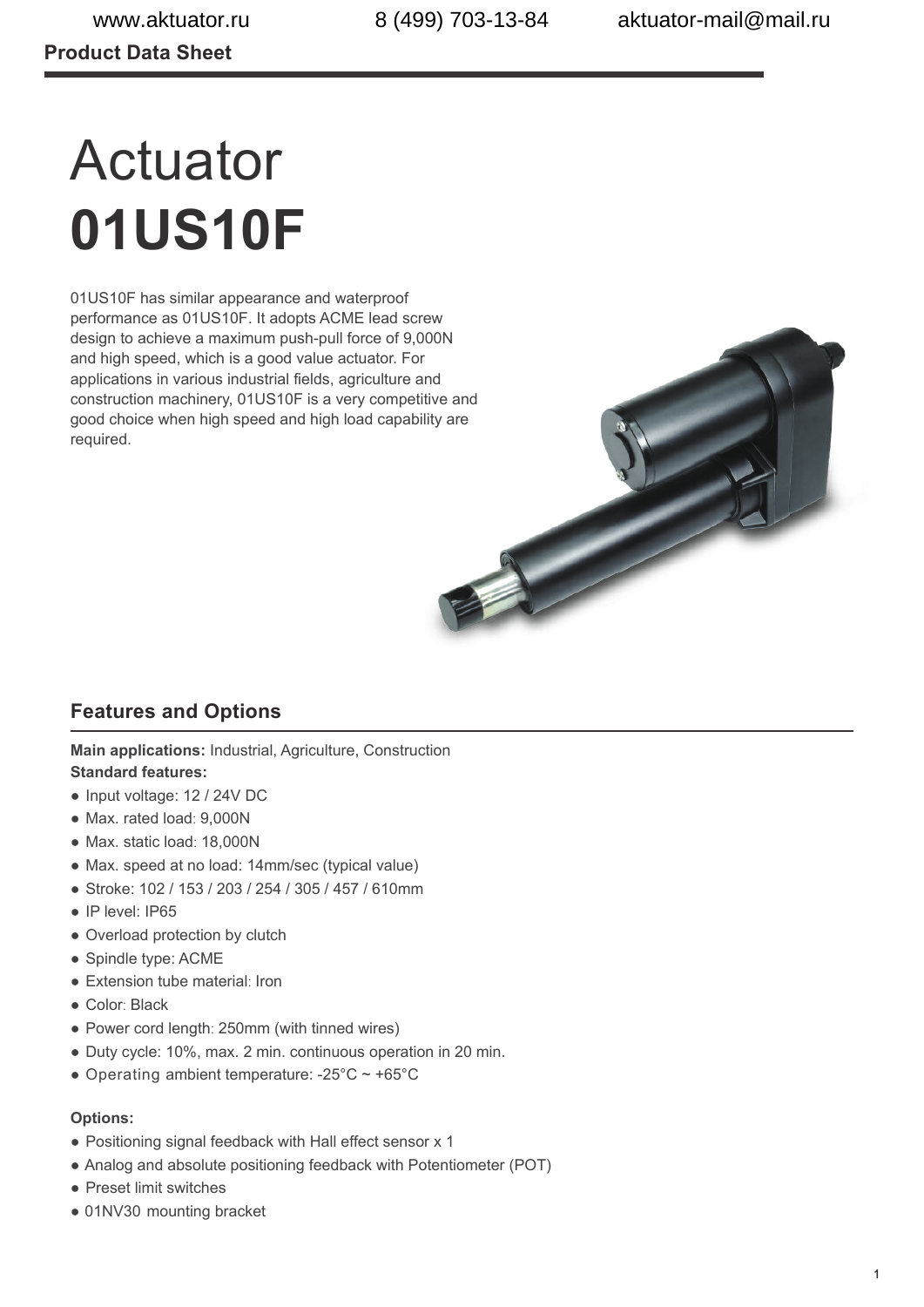# **Performance Data**



#### **Remarks:**

<sup>\*</sup> The typical speed or typical current means the average value neither upper limit nor lower limit. The performance curves are made with typical values.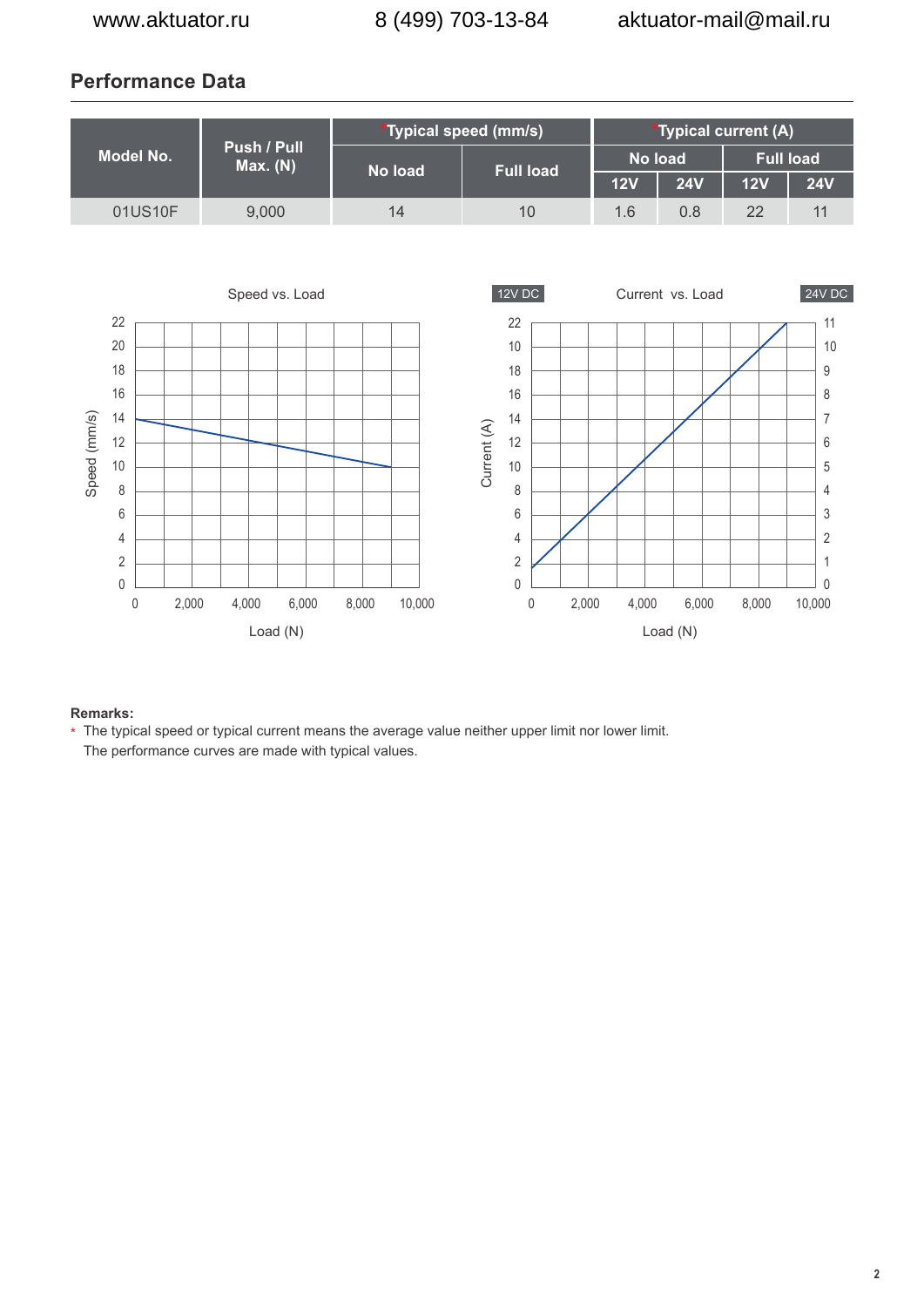## **Dimensions**

- **Extended length (B)** = Retracted length (A) + Stroke (S)
- **Retracted length (A)**

| <b>Option</b>                | Stroke (S) |         |         |           |          |           |             |  |
|------------------------------|------------|---------|---------|-----------|----------|-----------|-------------|--|
|                              | 102 $(4")$ | 153(6") | 203(8") | 254 (10") | 305(12") | 457 (18") | 610 $(24")$ |  |
| <b>Standard</b>              | 302        | 353     | 404     | 455       | 506      | 735       | 888         |  |
| With positioning<br>feedback | 342        | 393     | 444     | 495       | 546      | 775       | 928         |  |
| With LT                      | 399        | 450     | 501     | 552       | 680      | 832       | 985         |  |

(Tolerance: ±5mm)

## **● Drawing**

- Standard (without limit switch nor positioning feedback)



- With limit switches (LT) or positioning feedback



Unit: mm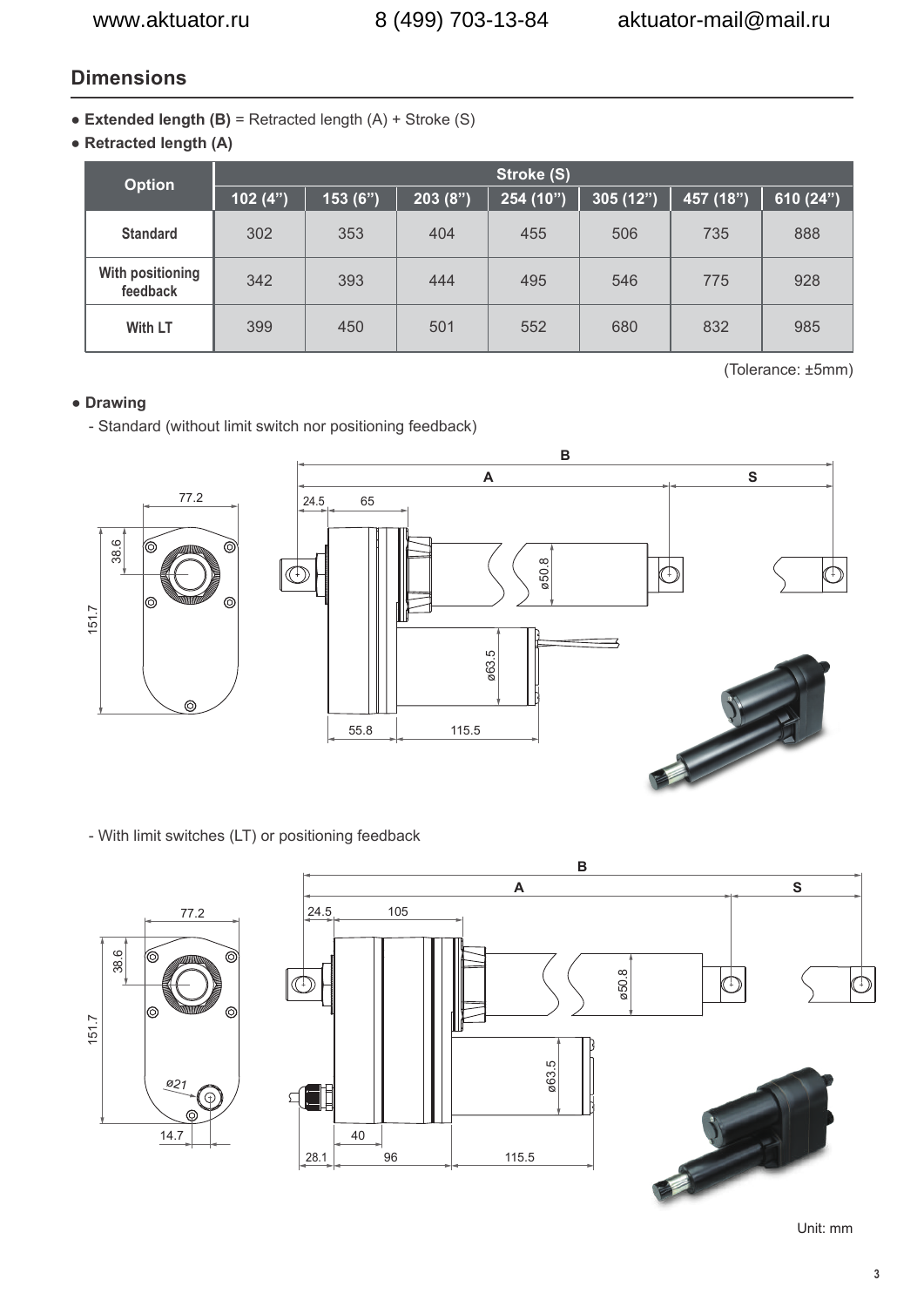## **● Front connector**

- Standard (without limit switch nor positioning feedback) - With limit switches (LT) or positioning feedback





**● Rear connector**



#### **● Pivot orientation of rear connector**



**Note:** As an example in 0° pivot of rear connector.

#### **● 01NV30 mounting bracket**







Unit: mm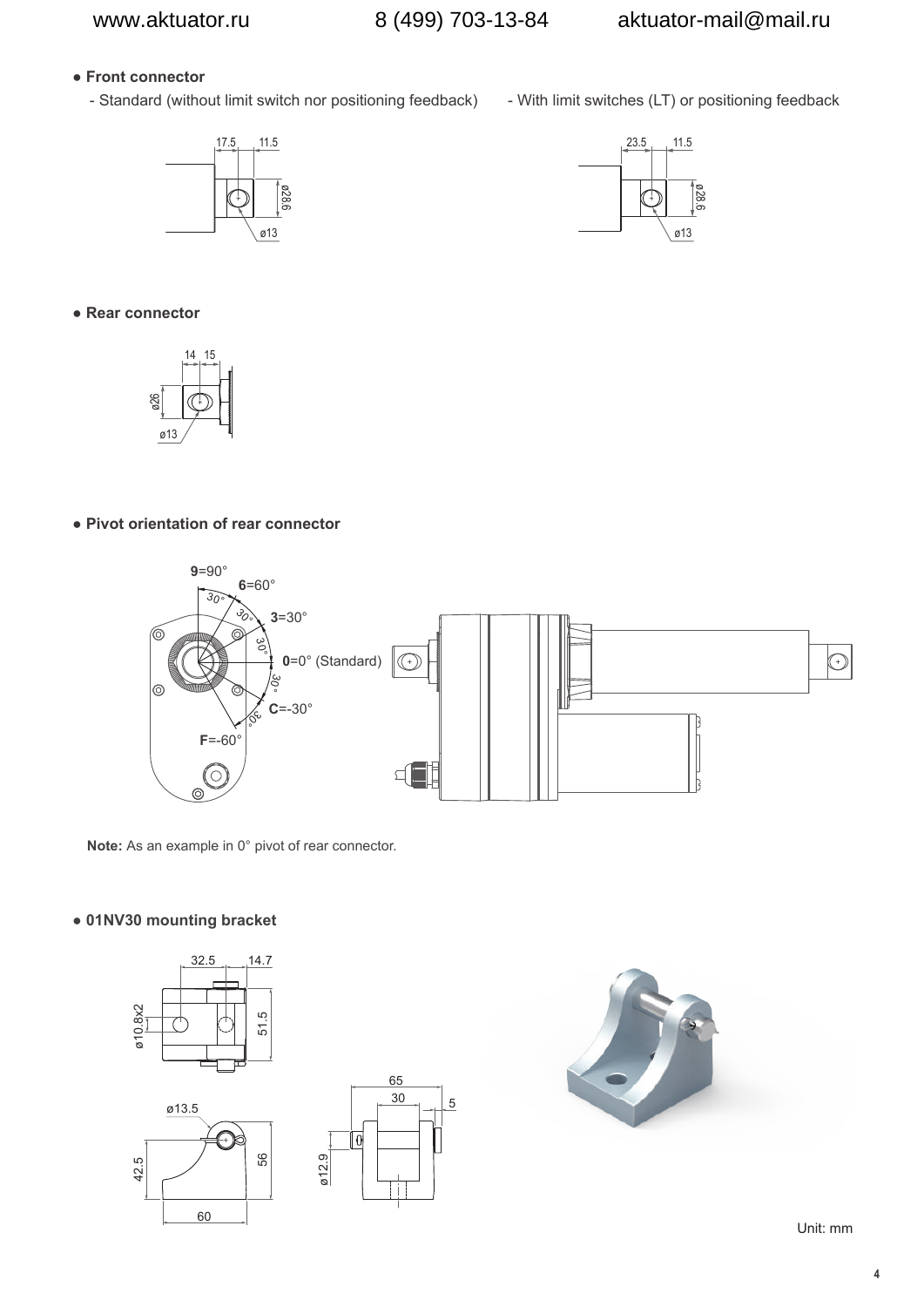# **Compatibility**

| <b>Product</b>     | <b>Model</b> | 01US10F spec                                                                         |  |  |  |  |
|--------------------|--------------|--------------------------------------------------------------------------------------|--|--|--|--|
|                    | 01XU10       | • 24V motor<br>• With limit switches option<br>• Without positioning sensor feedback |  |  |  |  |
| <b>Control box</b> | 01XUA1       | $\cdot$ 24V motor<br>• With single Hall effect sensor for positioning                |  |  |  |  |
|                    | 01XUA2       | $\cdot$ 12V motor<br>• With single Hall effect sensor for positioning                |  |  |  |  |
|                    | 01XUA3       | $\cdot$ 24V motor<br>• With potentiometer for positioning                            |  |  |  |  |

# **Wiring**

### **● Standard (without limit switch nor positioning feedback)**

|              | Wire color   | <b>Definition</b> | <b>Comments</b>                                            |
|--------------|--------------|-------------------|------------------------------------------------------------|
| <b>Power</b> | Red          | DC Power          | Connect red wire to '-' and black wire to '+' of DC power, |
| wires        | <b>Black</b> |                   | the actuator will extend.                                  |

#### **● With limit switches**

|              | Wire color   | <b>Definition</b> | <b>Comments</b>                                            |
|--------------|--------------|-------------------|------------------------------------------------------------|
| <b>Power</b> | Red          | DC Power          | Connect red wire to '+' and black wire to '-' of DC power, |
| wires        | <b>Black</b> |                   | the actuator will extend.                                  |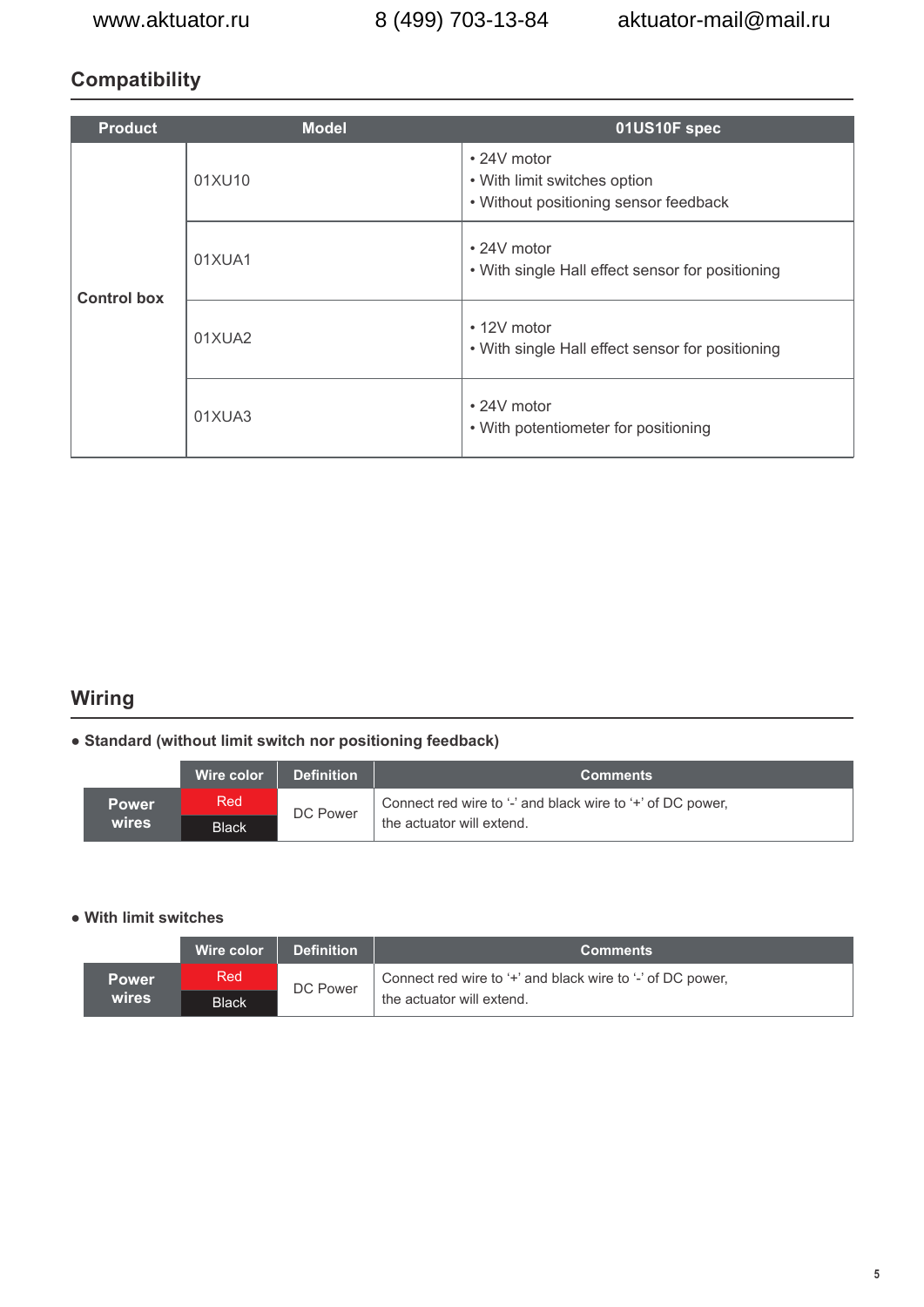## **● With potentiometer (POT) absolute positioning feedback**

|                        | Wire color                 | <b>Definition</b> | <b>Comments</b>                                                                                                                                                                                                                                                                                                                                                                                  |                                                                                                                                                                                |  |  |  |  |  |
|------------------------|----------------------------|-------------------|--------------------------------------------------------------------------------------------------------------------------------------------------------------------------------------------------------------------------------------------------------------------------------------------------------------------------------------------------------------------------------------------------|--------------------------------------------------------------------------------------------------------------------------------------------------------------------------------|--|--|--|--|--|
| <b>Power</b><br>wires  | <b>Red</b><br><b>Black</b> | DC Power          | Connect red wire to '+' and black wire to '-' of DC power,<br>the actuator will extend.                                                                                                                                                                                                                                                                                                          |                                                                                                                                                                                |  |  |  |  |  |
|                        | White                      | <b>GND</b>        |                                                                                                                                                                                                                                                                                                                                                                                                  |                                                                                                                                                                                |  |  |  |  |  |
|                        | Yellow                     | Vin               | Input voltage 70V max.                                                                                                                                                                                                                                                                                                                                                                           |                                                                                                                                                                                |  |  |  |  |  |
| <b>Signal</b><br>wires | <b>Blue</b>                | POT output        | Specification:<br>- Potentiometer 10K ohm, 10 turns.<br>- Total resistance tolerance ±5%<br>Output voltage: Between 0 ~ Vin<br>Potentiometer resistance:<br>Stroke (mm)<br>102(4")<br>153(6")<br>203(8")<br>254 (10")<br>305(12")<br>457 (18")<br>610 (24")<br>The resistance between blue and white wires increases when the actuator<br>extends, and decreases when it retracts.<br>(W)<br>(B) | Resistance (tolerance: $\pm 0.3 K\Omega$ )<br>$0.3 - 8.1K$<br>$0.3 - 8.7K$<br>$0.3 - 9.2K$<br>$0.3 - 7.4K$<br>$0.3 - 8.8K$<br>$0.3 - 9.4K$<br>$0.3 - 9.8K$<br>Actuator extends |  |  |  |  |  |

## **● With single Hall effect sensor positioning feedback**

|                        | <b>Wire color</b> | <b>Definition</b> | <b>Comments</b>                                                                                                                                                |  |  |  |  |  |
|------------------------|-------------------|-------------------|----------------------------------------------------------------------------------------------------------------------------------------------------------------|--|--|--|--|--|
| <b>Power</b>           | Red               | DC Power          | Connect red wire to '+' and black wire to '-' of DC power,                                                                                                     |  |  |  |  |  |
| wires                  | <b>Black</b>      |                   | the actuator will extend.                                                                                                                                      |  |  |  |  |  |
|                        | White             | <b>GND</b>        |                                                                                                                                                                |  |  |  |  |  |
|                        | Yellow            | Vin               | Voltage input range (Vin): $3.5 \sim 20V$                                                                                                                      |  |  |  |  |  |
| <b>Signal</b><br>wires | <b>Blue</b>       | Hall output       | Hall effect sensor resolution: 20ppi, 1.27mm/pulse (0.787pulses/mm)<br>Output voltage of signal (DATA) = Vin<br>Hall signal data:<br>Vin<br>Hall output<br>GND |  |  |  |  |  |